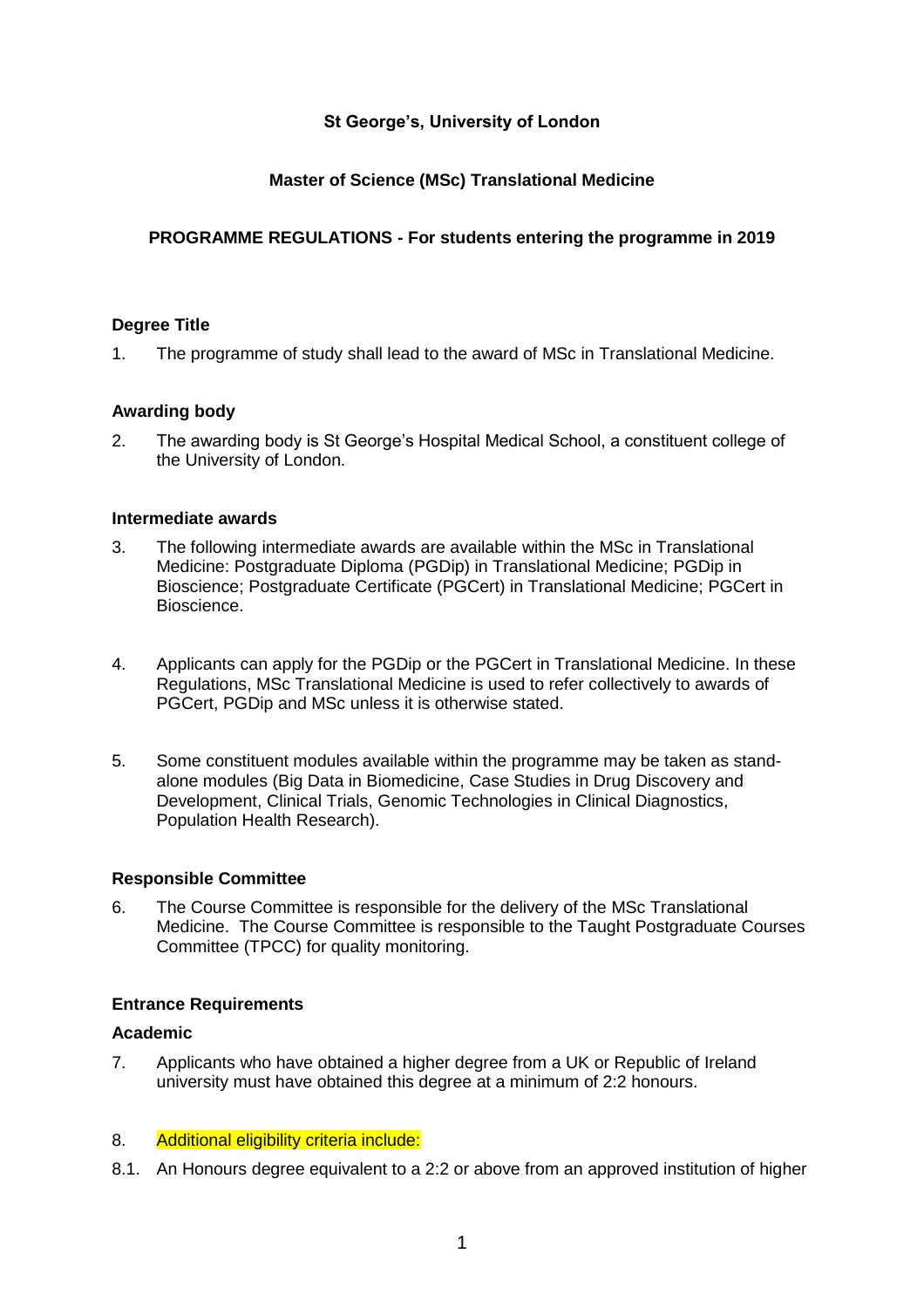education outside the UK and Republic of Ireland will be accepted. Advice on equivalence of overseas awards will be obtained from the National Recognition and Information Centre for the UK (NARIC).

- 8.1 Applicants who do not have an undergraduate degree but are currently medical students who have successfully completed 360 credits (or equivalent) including at least 120 credits at Level 6 (or equivalent) of their medical degree are also eligible to apply. They must also have permission to apply for an intercalated MSc from the course director of their medical degree.
- 9. The procedure for application will also include:
- 9.1. Submission of a personal statement.
- 9.2. Two satisfactory references. One of these should be a recent academic reference and the other should be either a second academic reference or a professional/employer reference. For those unable to provide an academic referee a second professional/employer reference will be permitted.
- 10. The procedure for application may include:
- 10.1. An interview with SGUL course staff.
- 10.2. A written admission test.

### **Applications for stand-alone modules**

11. Applications for stand-alone modules will be subject to entry requirements 7. and 8. as described above. The deadline for application will be one month before the start date of the module and suitable applicants will be admitted on a first-come first-served basis until the maximum capacity for that module is reached.

# **IELTS**

- 12. If English is not the applicant's first language, he or she must sit and pass the International English Language Testing System (IELTS) with a score of 7 overall and no less than 6.5 in each components, or an equivalent test and scores as approved by SGUL.
- 13. Test certificates should be dated within the last two years to be considered valid. Applicants will only be permitted to submit two test attempts undertaken within a 12 month period.

### **Admissions Policy**

- 14. The Course Committee shall agree, and from time to time make changes to, the admissions policy. The admissions tutor is responsible for determining who is eligible for admission to the programme within this policy.
- 15. The admissions policy shall be made in accordance with St George's Equal Opportunities Policy and Statement on Students with Disabilities.

# **Recognition of Prior Learning**

16. Applications for the Recognition of Prior Learning (RPL) for all taught modules will be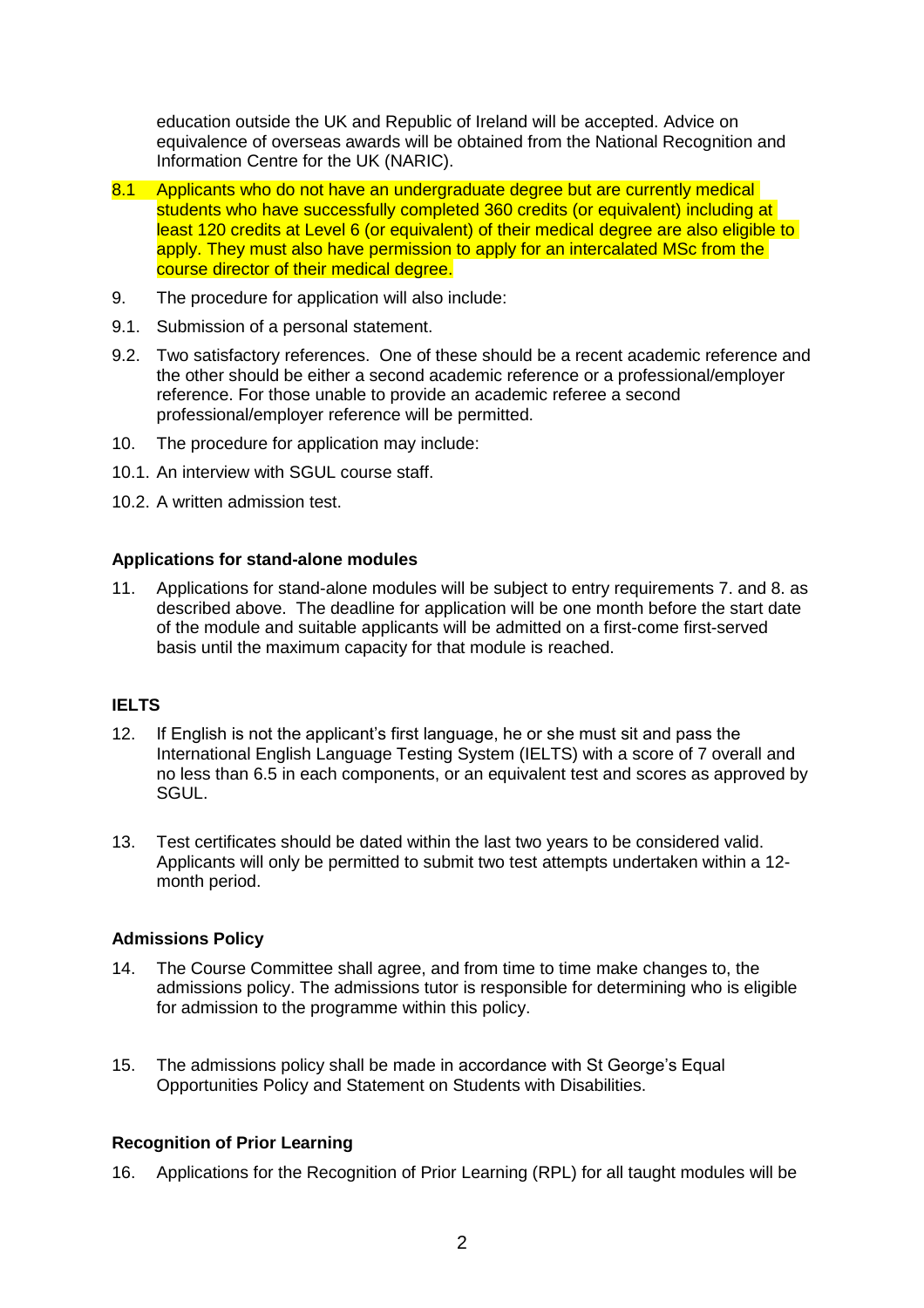considered. RPL applications for the Research Project will not be considered. Applicants who are able to show evidence of relevant prior learning that has been assessed and credit-rated at level 7 in accordance with SGUL requirements may apply for that learning to be recognised subject to the limits set out the St George's Quality Manual.

# **Period of Study**

17. Ordinarily the minimum and maximum periods of study required are:

|               | <b>Full-time</b> |                |
|---------------|------------------|----------------|
|               | <b>Minimum</b>   | <b>Maximum</b> |
| <b>MSc</b>    | 1 year           | 2 years        |
| <b>PGDip</b>  | 1 year           | 2 years        |
| <b>PGCert</b> | 1 year           | 2 years        |

18. A student who wishes to request an extension to the maximum period of study shall do so in accordance with the procedure prescribed by Senate (see 4.14 *General Regulations)*.

# **Programme Structure**

19. The structure of the programme is as follows:

| Taught modules (compulsory):                   |                        |
|------------------------------------------------|------------------------|
| Big Data in Biomedicine                        | $(30 \text{ credits})$ |
| Case Studies in Drug Discovery and Development | $(15 \text{ credits})$ |
| <b>Clinical Trials</b>                         | $(15 \text{ credits})$ |
| Genomic Technologies in Clinical Diagnostics   | $(15 \text{ credits})$ |
| <b>Personalised Medicine</b>                   | $(15 \text{ credits})$ |
| <b>Population Health Research</b>              | $(15 \text{ credits})$ |
| Research Methods & Management                  | $(15 \text{ credits})$ |
|                                                |                        |

Research project: (60 credits)

# MSc Translational Medicine (180 credits)

Students will complete all taught modules and the research project.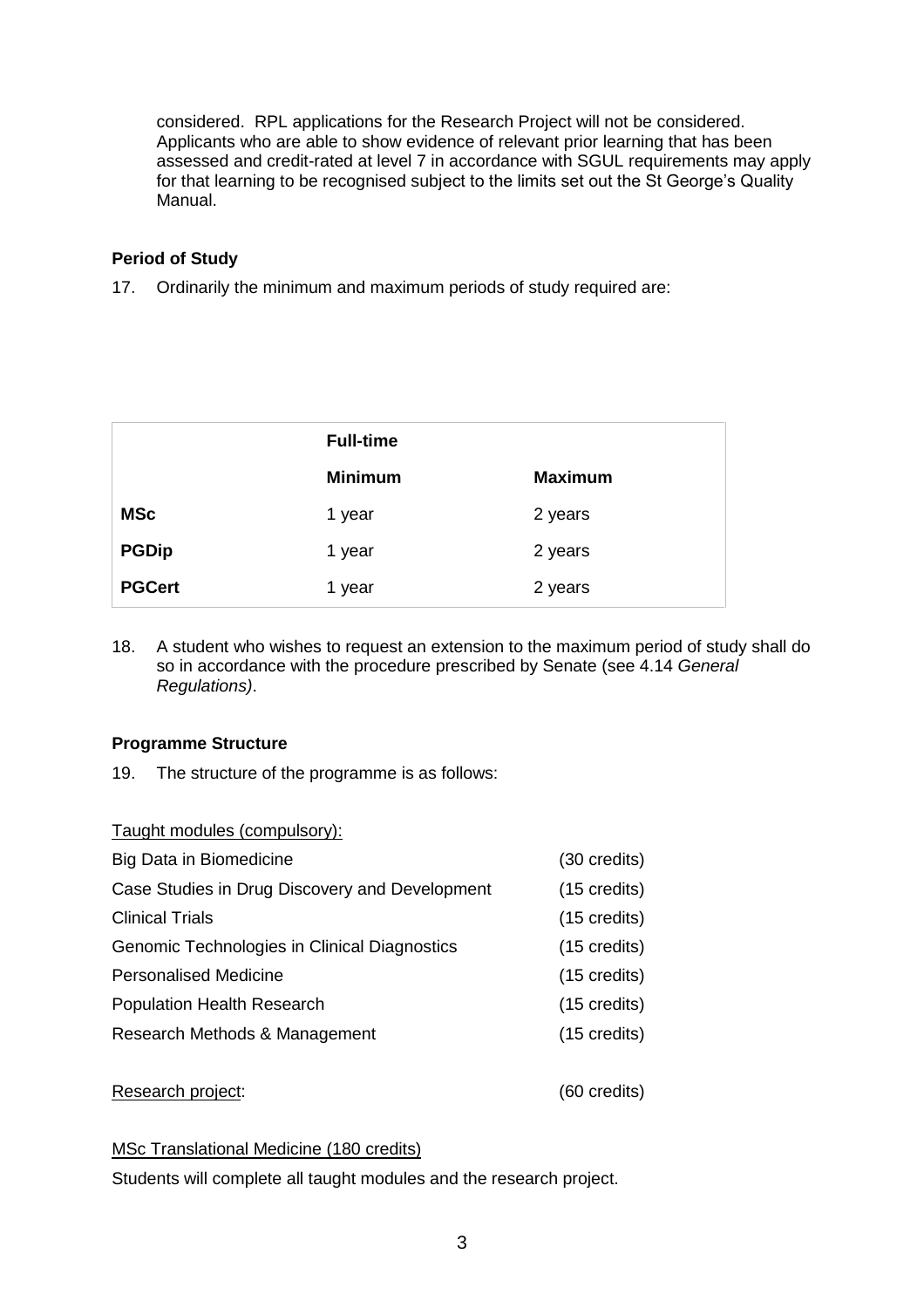### Core modules

Two of the taught modules, "Case Studies in Drug Discovery and Development" and "Clinical Trials" are considered as cores modules when deciding on the title of exit awards.

### Postgraduate Diploma (120 credits)

PGDip in Translational Medicine candidates must successfully pass all seven taught modules.

MSc candidates who fail one or more modules will be eligible for a PGDip if they have passed other modules worth at least 120 credits;

- such candidates are eligible for a PGDip in Translational Medicine if they successfully passed both core modules;
- such candidates are eligible for a PGDip in Bioscience if at least one of the core modules was not successfully passed.

### Postgraduate Certificate (60 credits)

PGCert in Translational Medicine candidates must successfully complete taught modules worth 60 credits, including the two "core" modules.

MSc candidates who fail several modules worth more than 60 credits or PGDip candidates who fail one or more taught modules will be eligible for a PGCert if they have passed other taught modules worth at least 60 credits;

- such candidates are eligible for a PGCert in Translational Medicine if they successfully passed both core modules;
- such candidates are eligible for a PGCert in Bioscience if one or both of the core modules were not successfully passed.

# **Assessment**

- 20. A combination of course work assignments, examination, and research dissertation are prescribed and will be detailed in the module descriptors, scheme of assessments and relevant module guides.
- 21. The dissertation will take the form of a report on the research project conducted during the course. The length of the dissertation must be 6,000 to 10,000 words.
- 22. Generic criteria for marking academic assessments will be made available to students.
- 23. Candidates will be given a single final percentage mark for each module, taking into account the weightings of the elements prescribed in the module descriptors and relevant module guides. The pass mark for each assessment will be 50%.
- 24. The Course Committee shall agree, and from time to time make changes to, the Scheme of Assessments for the course. The Scheme of Assessments shall be approved by the Taught Postgraduate Courses Committee.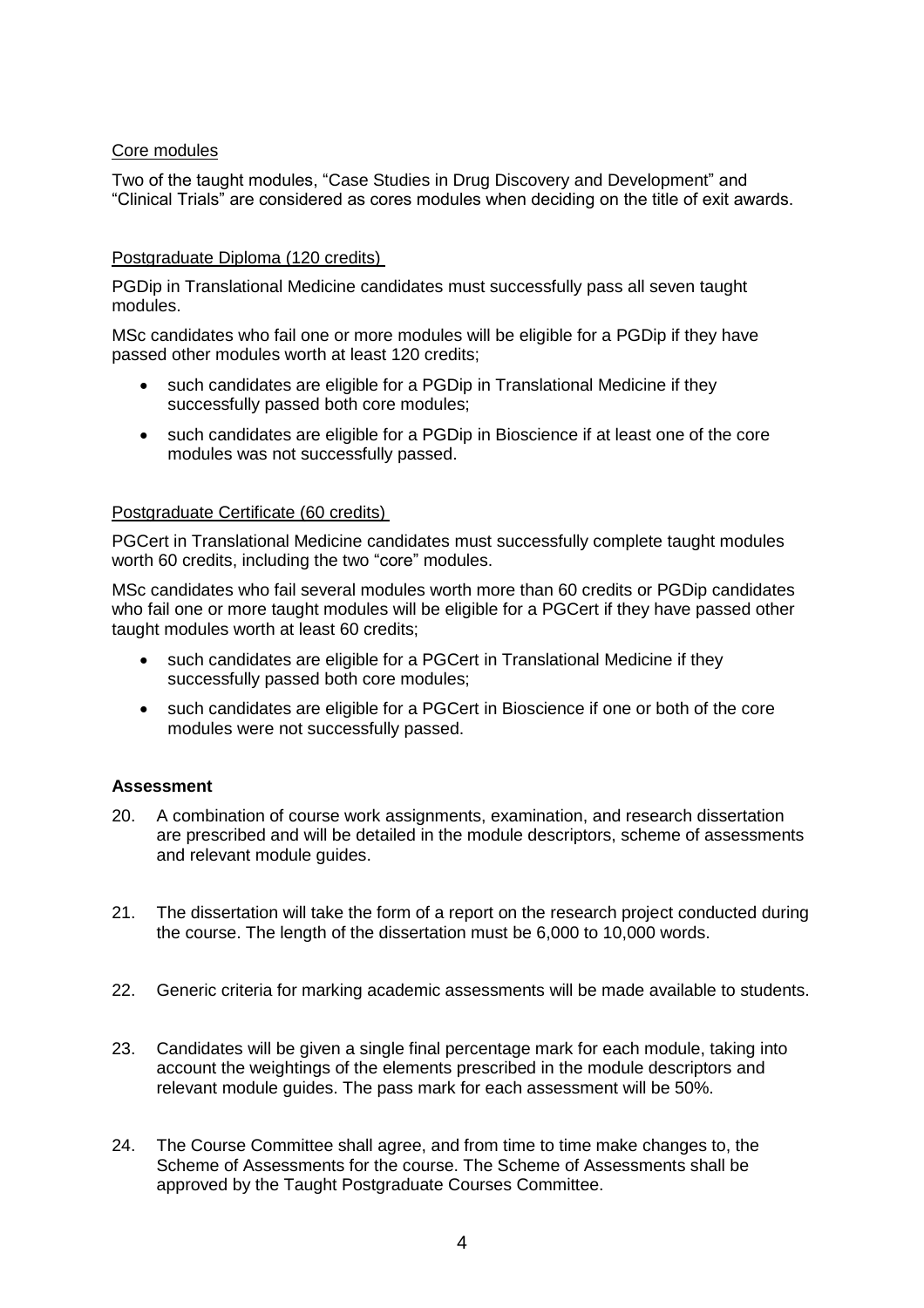- 25. Students are required to make a serious attempt at all the assessments specified in the Student Handbook (published as web pages on the Canvas virtual learning environment). Coursework must be submitted by the deadlines specified in the relevant module regulation unless written permission for an extension is given.
- 26. The Board of Examiners will determine whether a student's progress is sufficient to merit the award of credit for each module completed.
- 27. Examiners will determine at the end of the programme whether a student's progress is sufficient to merit the award of the qualification for which the student has registered.
- 28. Examiners will determine whether MSc students successfully completing module credits, but not completing the whole degree, are eligible for the Postgraduate Diploma or Postgraduate Certificate.

# **Re-Entry to Assessments**

- 29. Students are entitled to repeat assessments they have failed at first attempt.
- 30. Course work assignments must normally be resubmitted within twenty working days of receiving an initial fail mark. Marks for any assessment that involves a resubmission or resit will be capped overall at 50%. Students are required to pass each taught module to complete the course. Students who persistently fail to submit course work by the deadlines specified may have their registration terminated.
- 31. Students who fail the dissertation at the first attempt will be permitted to resubmit the dissertation on one occasion at a date determined by the Board of Examiners. Marks for the re-submission of the dissertation will be limited to a bare pass (50%). Students who fail the dissertation at the second attempt will fail the MSc but may be awarded a Postgraduate Diploma at the Examiners' discretion if they have successfully completed 120 credits as detailed in paragraph 19.

### **Attendance**

32. Records of attendance will be kept for all taught sessions, and attendance at a minimum of 75% of sessions will be expected. In addition, students will be expected to spend at least 600 hours on their research project over the year.

### **Awards**

- 33. Candidates for the award of MSc Translational Medicine must obtain a pass in all modules undertaken within the maximum registration period as specified in paragraphs 17 and 18.
- 34. Candidates for the award of Postgraduate Diploma in Translational Medicine must obtain a pass in all modules detailed in paragraph 19 within the maximum registration period as specified in paragraphs 17 and 18.